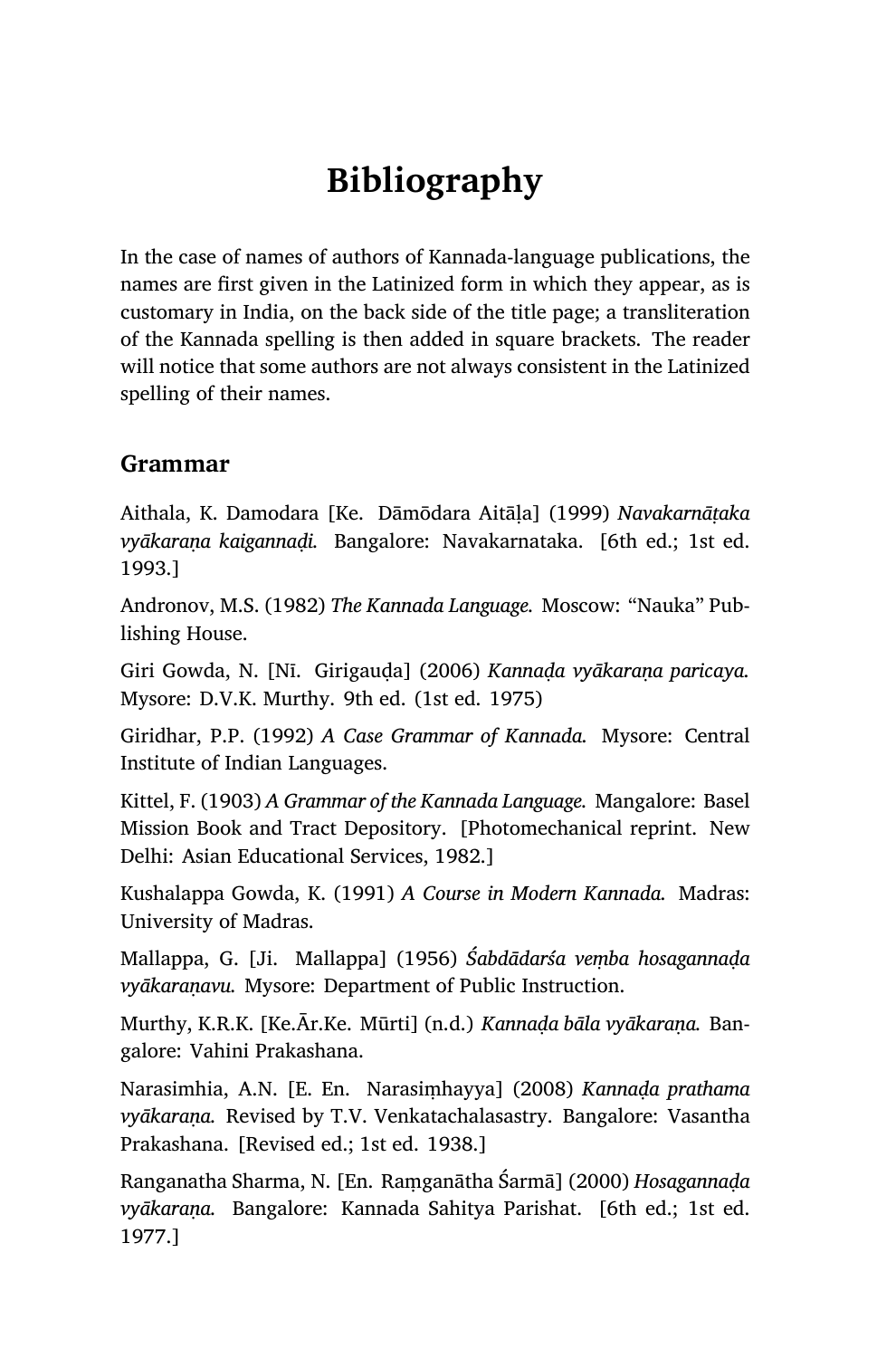Rao, P.M. [Paṃje Maṃgēśa Rāv] (1998) *Kannaḍa mūla vyākaraṇa.* Bangalore: Orient Longman. [Reprint.]

Spencer, H. (1950) *A Kannada Grammar with Graduated Exercises.* Mysore: Wesley Press. (Revised edition. 1st ed. 1915)

Sridhar, S.N. (1990) *Kannada.* London: Routledge.

Venkatachala Shastry, T.V., Ganesh, K.R., Ashwathanarayana, G. [Ṭi. Vi. Veṃkaṭācalaśāstrī, Ke.Ār. Gaṇēś, Ji. Aśvatthanārāyaṇa] (2001) *Hosagannaḍa vyākaraṇa – chaṃdassu – vyāvahārika kannaḍa.* Bangalore: Kannada Sahitya Parishat. 2nd ed.

Venkatachalasastry, T.V. [Ṭi.Vi. Veṃkaṭācalaśāstrī] (2007) *Pariṣkṛta hosagannaḍa vyākaraṇa.* Bangalore: B.M. Sri Smaraka Pratisthana.

### **Linguistic history**

Anantharamu, K. [Ke. Anaṃtarāmu] (2010) *Kannaḍa vyākaraṇagaḷu.* Mysore: Karnataka State Open University.

Bhat, D.N. Shankar [Ḍi.En. Śaṃkara Bhaṭ] (1995) *Kannaḍa bhāṣeya kalpita caritre.* Hampi: Kannada University.

Bhat, D.N.S. [Ḍi.En. Śaṃkara Bhaṭ] (2001) *Kannaḍakke bēku kannaḍaddē vyākaraṇa.* Mysore: Bhāṣāprakāśana. [2nd, revised ed.; 1st ed. 2000.]

Bhat, D.N. Shankara [Ḍi.En. Śaṃkara Baṭ] (2009) *Kannaḍa nuḍi naḍedu baṃda dāri.* Hegggodu: Bāśā prakāśana. [2nd, revised ed.; 1st ed. 2007.]

Joshi, S. [Śaṃ. Bā. Jōśi] (1999) *Kaṃnuḍiya huṭṭu.* Bangalore: Kannada Sahitya Parishat. [Reprint]

Narasimhacharya, R. (1934) *History of Kannada Language.* Mysore, 1934. [Photomechanical reprint. New Delhi: Asian Educational Services, 1990.]

Ramachandra Rao, B. [Bi. Rāmacaṃdra Rāv] (1998) *Kannaḍa bhāṣeya itihāsa.* Mysore: D.V.K. Murthy.

Seetharamaiah, M.V. [Eṃ.Vi. Sītārāmayya] (1966) "The Case System of Kannada." In *Kannada Studies 4* (vol. 2, no. 2, July 1966), pp. 6‑15.

Seetharamaiah, M.V. [Eṃ.Vi. Sītārāmayya] (1998) *Prācīna kannaḍa vyākaraṇagaḷu.* Mysore: University of Mysore. [2nd ed.; 1st ed. 1979.]